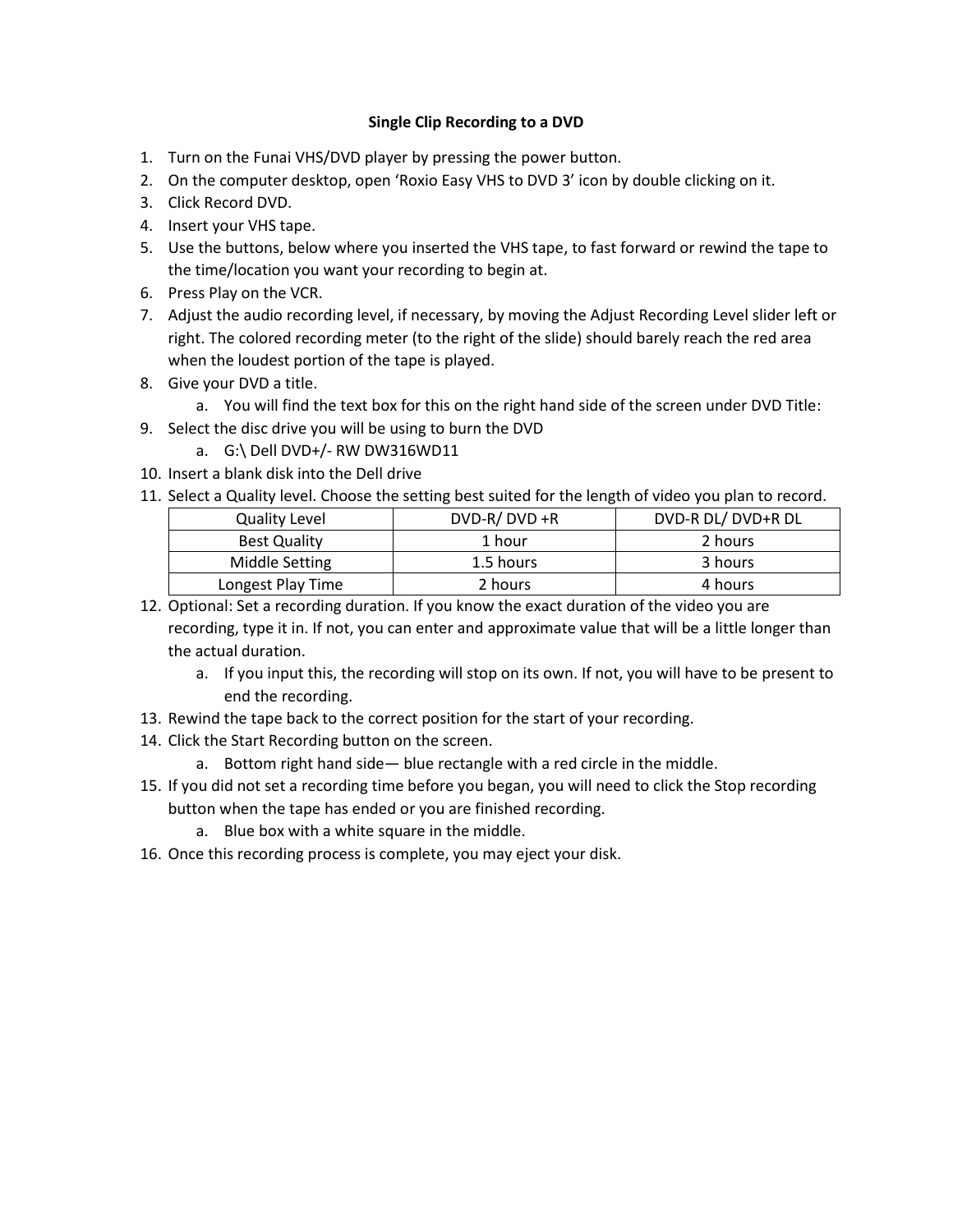### **Multi-Video Recording with Menu/Video Selection**

- 1. Turn on the Funai VHS/DVD player by pressing the power button.
- 2. On the computer desktop, open 'Roxio Easy VHS to DVD 3' icon by double clicking on it.
- 3. Click Record, Edit and Save.
- 4. Click Start a new project
- 5. Insert your VHS tape. Use the buttons, below where you inserted the VHS tape, to fast forward or rewind the tape to the time/location you want your recording to begin at.
- 6. Give your recording a title under Video Name.
- 7. Adjust the audio recording level, if necessary, by moving the Adjust Recording Level slider left or right. The colored recording meter (to the right of the slide) should barely reach the red area when the loudest portion of the tape is played.
- 8. Optional: Set a recording duration. If you know the exact duration of the video you are recording, type it in. If not, you can enter and approximate value that will be a little longer than the actual duration.
	- a. If you input this, the recording will stop on its own. If not, you will have to be present to end the recording.
- 9. Press the Play button on the VCR.
- 10. Click the Record button.
- 11. When you wish to end the recording press the stop button (unless you set a recording duration prior to starting the recording).
- 12. At this point, you can record a second tape if you wish.
	- a. Eject your VHS tape or fast-forward to a new location on the tape and repeat steps 5-11.
	- b. Repeat these steps until you have finished recording all of your tape clips.
- 13. Your clips will appear in a list on the right hand side.
	- a. You can delete unwanted clips by clicking on the clip to highlight it in blue and then by clicking the 'X' button.
- 14. When you are ready to save, Click the Ready to Export button on the bottom right (Blue rectangle with white arrow).
- 15. A list of devices and settings will appear.

# **Saving Options- DVD or Computer/USB:**

# Saving to DVD:

- 1. Select the DVD image on the Devices menu.
- 2. Select a Destination Drive
	- a. G:\ Dell DVD+/- RW DW316WD11
- 3. Put a blank DVD into the Dell Drive (next to the monitor)
- 4. Give your DVD a Title
- 5. Select Add Menu
- 6. Click Change Menu
	- a. Select a Menu Style on the left
	- b. Click Done to finalize menu choice
	- c. Optional: Change menu's aspect-ratio to widescreen (16:9) by selecting File > Preferences.